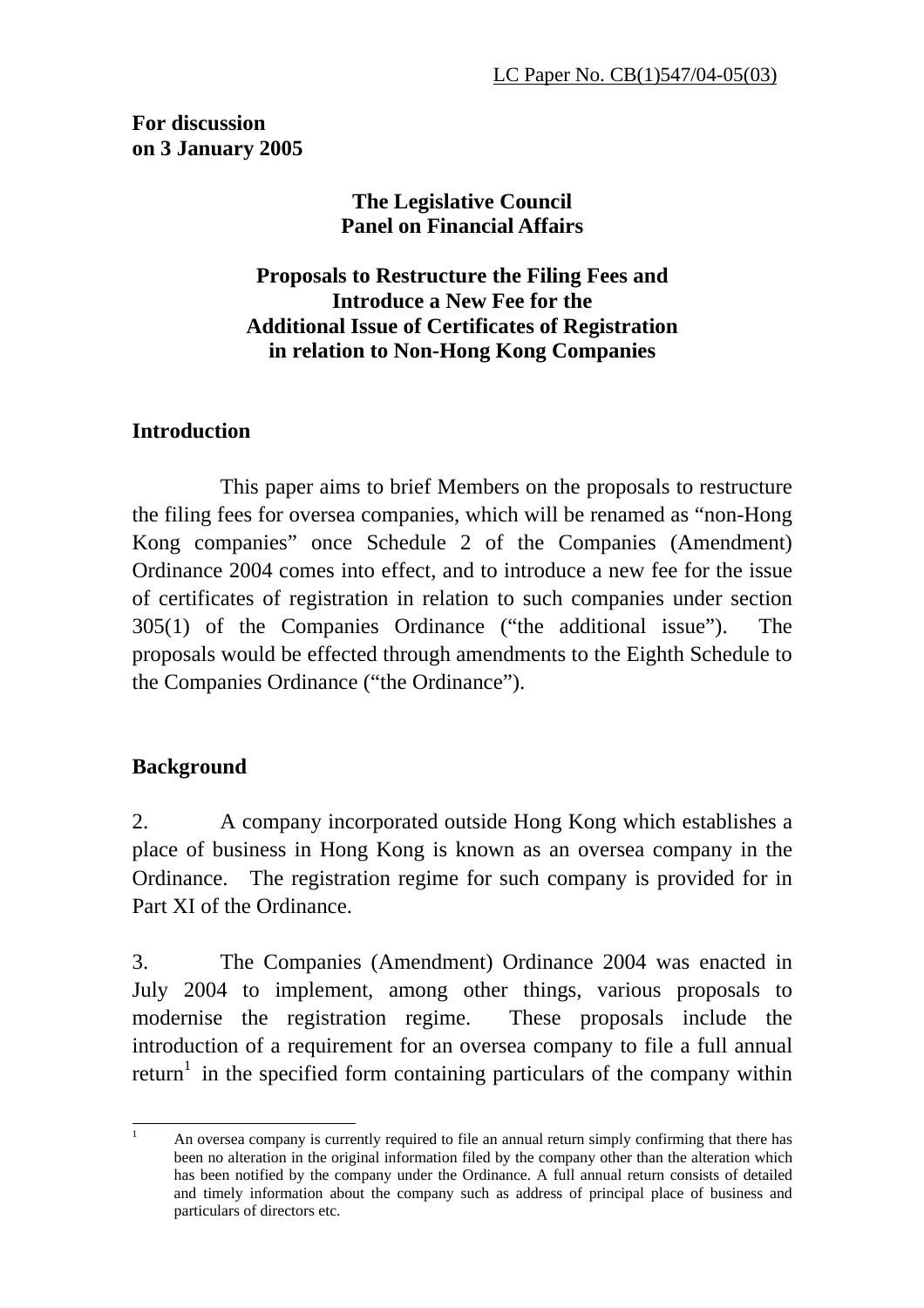42 days from the anniversary date of its registration and a new service of additional issue of certificates of registration in relation to such company. To put in place the proposals, there is a need to restructure the current filing fees, which are set out in the Eighth Schedule<sup>2</sup> to the Ordinance (see paragraphs 4 to 5 below) and to introduce a new fee for the additional issue of the relevant certificates.

#### **(A) Proposed Filing Fees**

#### *(a) Single filing fee*

4. At present, oversea companies are required to pay a fee of \$140 for filing an annual return, plus \$20 for filing each other document as prescribed in items (b) and (c) of Part III of the Eighth Schedule. We propose to replace these fees with a new single filing fee payable upon the delivery of a full annual return in the specified form. This approach was fully adopted in the filing fees for local companies in 1996. The proposed fee is set at \$250 per annum, which has been worked out on the basis that oversea companies on average would not pay more than as present (if their annual returns are filed within the deadline prescribed in the Ordinance). The relevant calculation is set out as follows -

|     |                                                                                                | Amount |
|-----|------------------------------------------------------------------------------------------------|--------|
| (a) | Current fee for filing an annual return                                                        | 140    |
| (b) | (Note i) $at$<br>Current fee for filing 5.5 documents<br>\$20 per document $(\$20 \times 5.5)$ | -10    |
|     | Proposed new filing fee (Note ii)                                                              |        |

- Note (i): The Companies Registry's (CR's) statistics indicate that, on average, an oversea company submits some 5.5 documents in a year.
- Note (ii): No separate fee will be charged for filing each document other than the full annual return.

<sup>&</sup>lt;sup>2</sup> The Eighth Schedule to the Ordinance sets out the fees payable to the Registrar of Companies.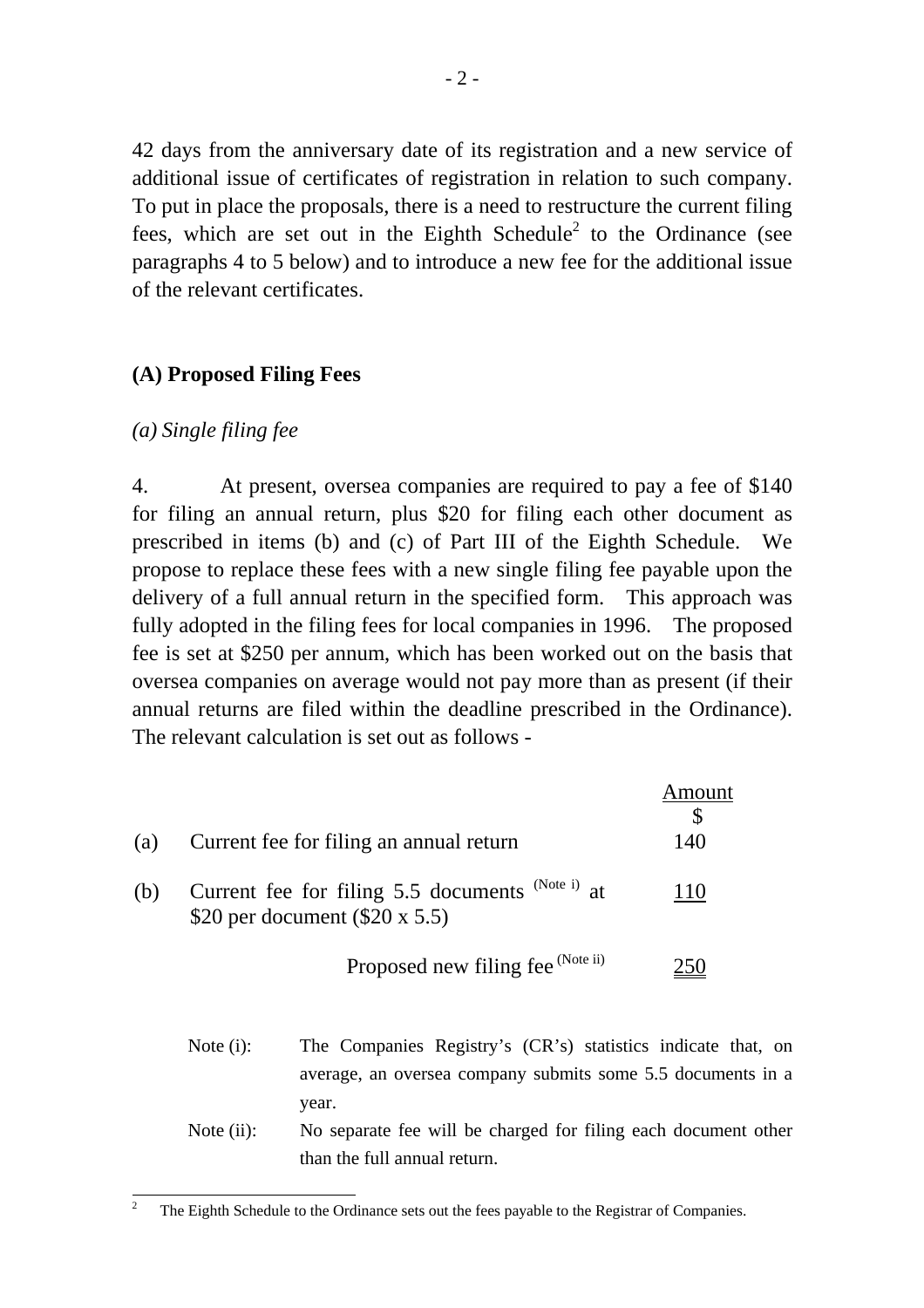The proposal will also simplify the fee structure and help streamline the administrative work of the Companies Registry  $(CR)$  and its customers<sup>3</sup>.

## *(b) Escalating fees*

5. Furthermore, with a view to encouraging compliance with the filing requirements under the Ordinance and timely disclosure of corporate information, we propose to introduce escalating fees in respect of late filing. The same arrangement has already been made in the case of local companies having a share capital<sup>4</sup>. In short, the longer the delay in filing the returns, the higher the fee payable. Details are set out in the following table -

| Filing fee payable on delivery of                                     | Amount  |  |
|-----------------------------------------------------------------------|---------|--|
| an annual return of an oversea company                                |         |  |
| Delivered on time, i.e. within 42 days after the                      | \$250   |  |
| anniversary of registration                                           |         |  |
| More than 42 days after but within 3 months after the $ 1,200\rangle$ |         |  |
| anniversary of registration                                           |         |  |
| More than 3 months after but within 6 months after the                | \$2,400 |  |
| anniversary of registration                                           |         |  |
| More than 6 months after but within 9 months after the                | \$3,600 |  |
| anniversary of registration                                           |         |  |
| More than 9 months after the anniversary<br>of                        | \$4,800 |  |
| registration                                                          |         |  |

## **(B) Proposed Fee for the additional issue of certificates of registration**

6. To enhance customer service and to meet customers' needs, the CR also plans to introduce a new service<sup>5</sup> of the additional issue of certificates of registration in relation to oversea companies. We propose

 3 The fee collection of the CR as well as the submission of documents by customers will be streamlined.

The proposed escalating fees are pegged to those for local public companies limited by shares because the current fee scale for these companies has been working well and is effective in encouraging compliance.

New sections 305(1)(b)(iia) and (iib) of the Ordinance, added by section 25 of the Companies (Amendment) Ordinance 2004, provide that any person may, on payment of the prescribed fees, require a certificate of registration or a certificate of registration of change of name.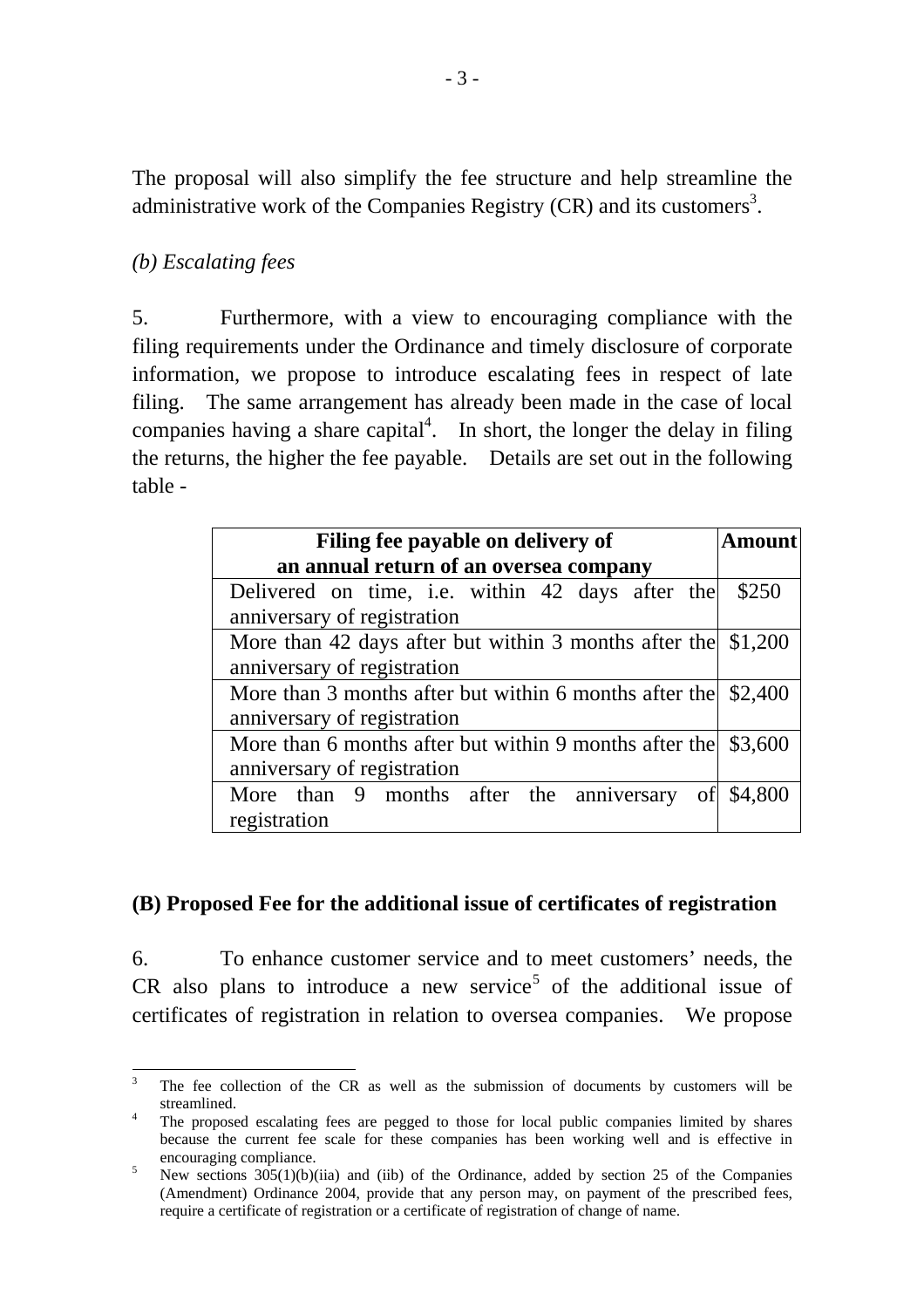to introduce a new fee for this service at a level of \$170 per copy of certificate, which is the same as that applicable to local companies.

7. The relevant proposals, as set out in paragraphs 4 to 5 above, were briefly discussed by the Bills Committee set up by the Legislative Council to scrutinise the Companies (Amendment) Bill 2003 (now the Companies (Amendment) Ordinance 2004). No objections were raised by the Bills Committee.

#### **Consultation**

8. The CR's Customer Liaison Group (CLG) comprises representatives of the Hong Kong Association of Banks, the Hong Kong Institute of Company Secretaries, the Hong Kong Institute of Certified Public Accountants, the Law Society of Hong Kong and some principal customers of the Registry. In June 2004, the CR consulted the CLG on the fee proposals. Members of the CLG generally considered that, overall, the proposals were fair and reasonable and did not raise any objection.

## **Financial Implications**

9. For 2003-04, the total revenue from the filing fees for oversea companies was around \$1.1 million. We expect to receive more or less the same revenue after the restructuring of the filing fee. Revenue from the proposed escalating fees in respect of late filing would vary depending on the extent of compliance by oversea companies. As regards the additional issue of certificates of registration in relation to oversea companies, the revenue generated is expected to have only minimal impact on the CR's financial position.

## **Implementation**

10. The proposals will be implemented by amending the Eighth Schedule to the Ordinance. Under section 360(3A) of the Ordinance, the